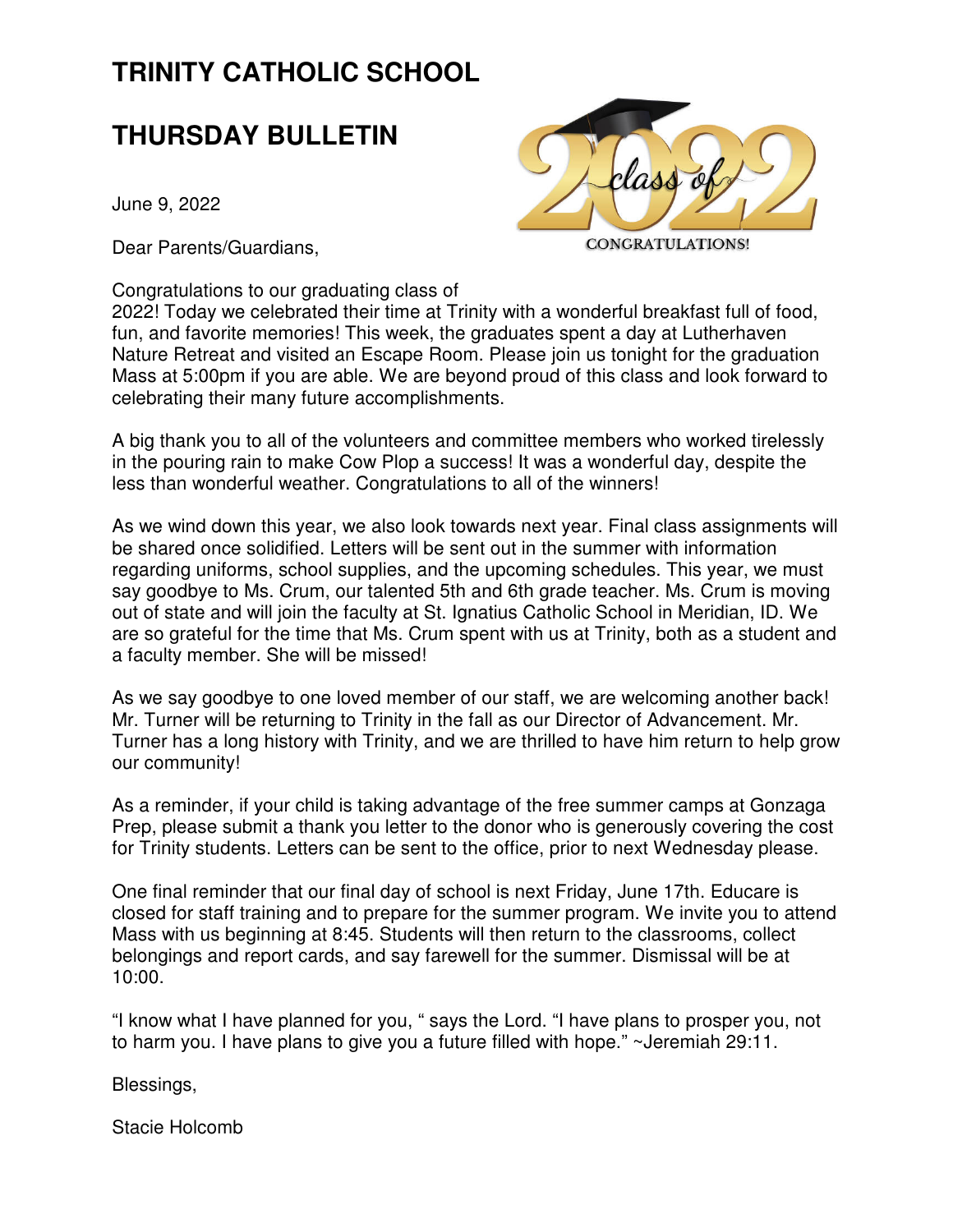

Nenah Hinsworth

Phoenix Davis

*Foel Jordan* 

Kameron Pitts

Hex *Imaral* 

*Lance Hilton* 

Osvaldo Mojica

Ethan Raya

Eyonna Roloff-Logsdon

Shelby Wilkinson

Tiziana Withey

Delia Ross

Miria Withey

Queia Worley